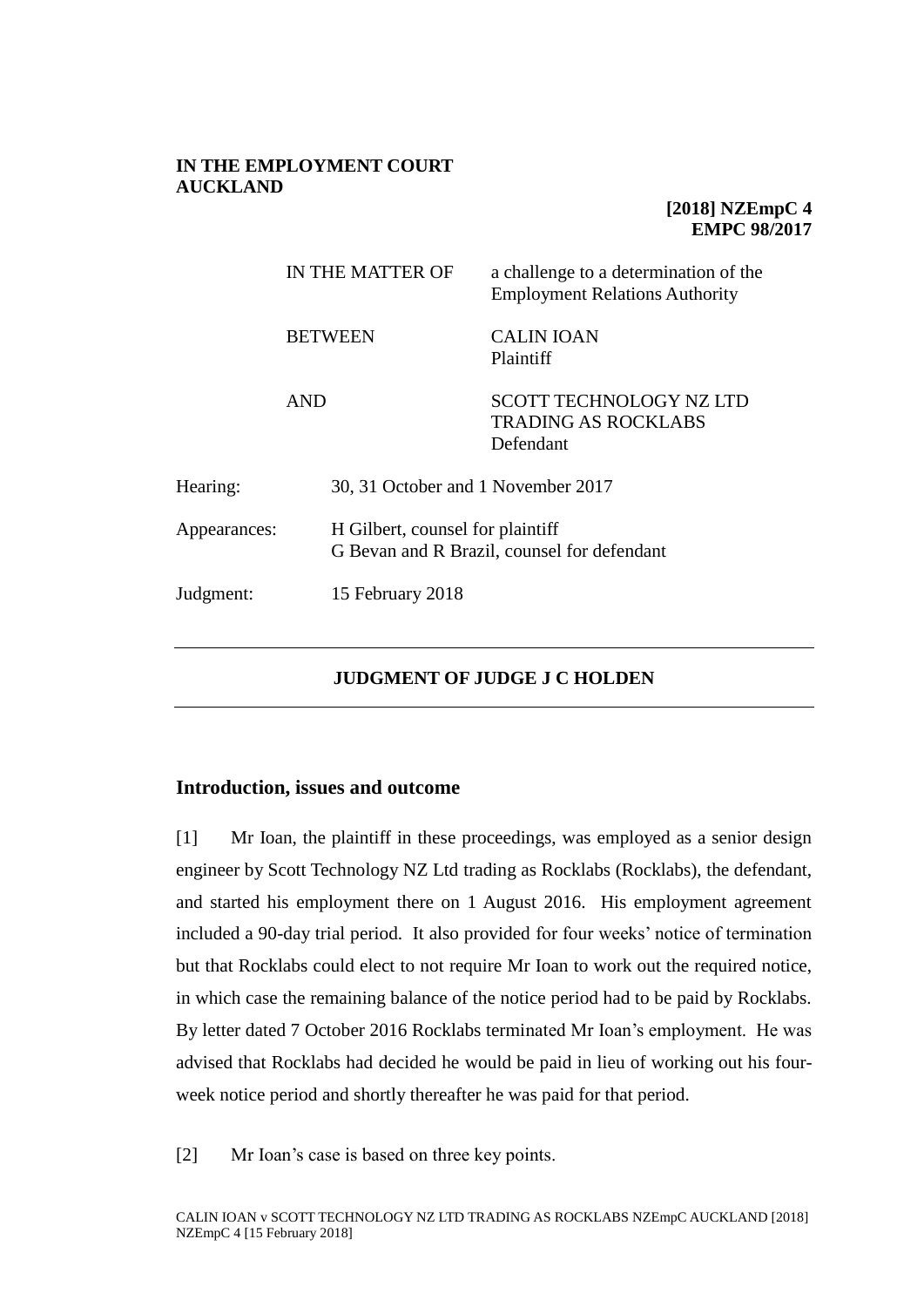[3] First, Mr Ioan says he had the right to specific weekly performance feedback, which Rocklabs failed to provide. He says this failure gave rise to an unjustifiable disadvantage.

[4] Second, he says he had the right to notice, which Rocklabs failed to provide. Mr Ioan says that this failure removed the bar to raising a grievance for unjustifiable dismissal.

[5] Third, Mr Ioan says Rocklabs failed to undertake any proper disclosure or consultation processes with him, and further there was no substantive basis for the decision to dismiss. Mr Ioan says these failures caused him to suffer an unjustifiable dismissal.

[6] The Employment Relations Authority (the Authority) found that Rocklabs could rely on the trial period in the employment agreement, meaning that the Authority did not have jurisdiction to consider Mr Ioan's personal grievance for unjustifiable dismissal.<sup>1</sup> The Authority says that was the only claim before it; Mr Ioan's statement of problem did not mention a disadvantage grievance or any other grievance. It says its determination therefore resolved all issues before the Authority and so the matter before it was at an end.

[7] Both counsel provided careful and thoughtful submissions. I found them very helpful and thank counsel for them.

[8] For the reasons set out in this judgment, Rocklabs validly terminated Mr Ioan's employment pursuant to s 67B of the Employment Relations Act 2000 (the Act) and therefore Mr Ioan cannot pursue his personal grievance for unjustifiable dismissal.

[9] His claim of unjustifiable disadvantage also fails.

 $\overline{a}$ 

<sup>&</sup>lt;sup>1</sup> Ioan v Scott Technology NZ Limited t/a Rocklabs [2017] NZERA Auckland 106.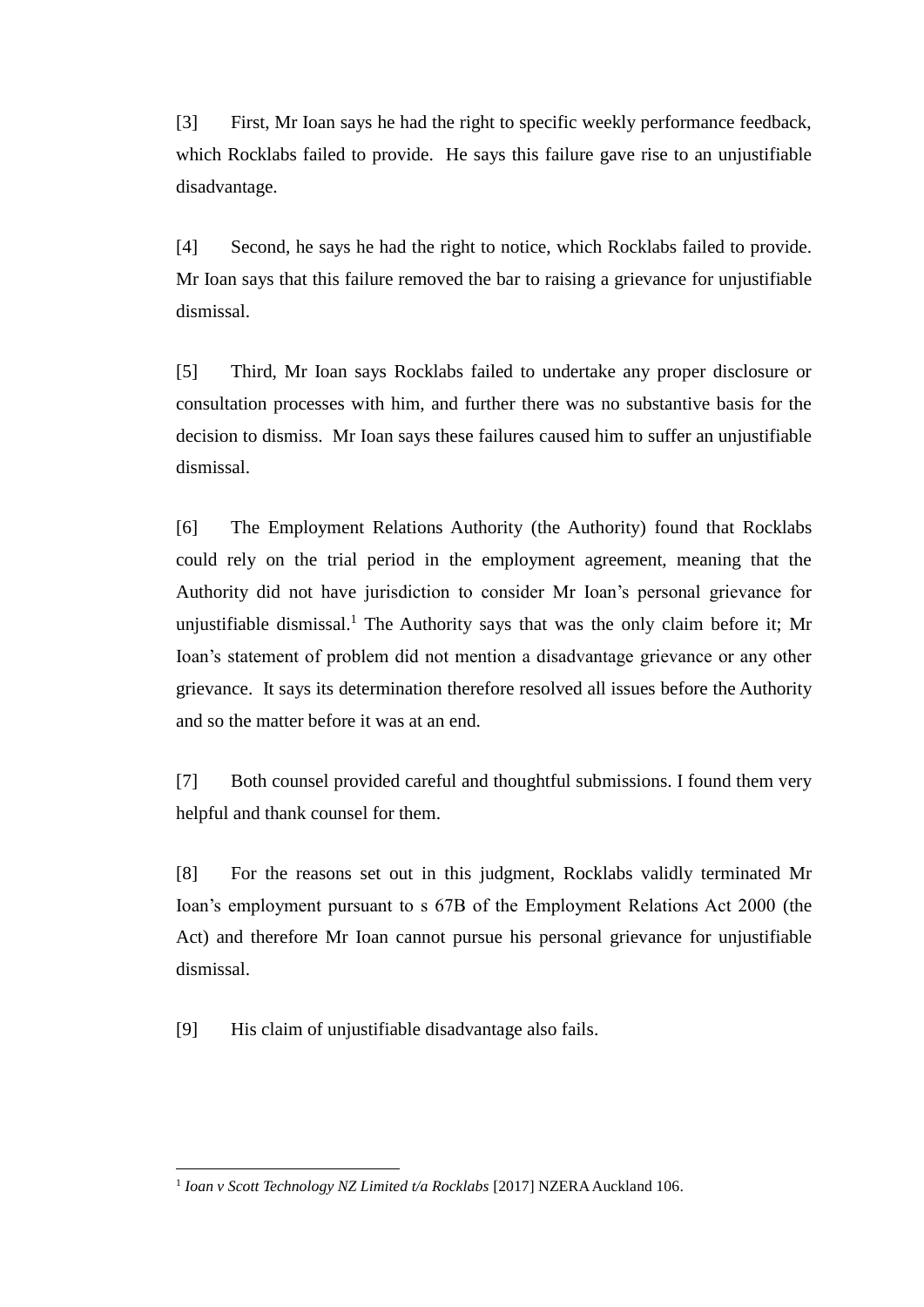## **Employment agreement included a trial period**

[10] Mr Ioan is an experienced mechanical design engineer. He saw an advertisement for a senior design engineer position at Rocklabs and applied for that position in May 2016. After an initial interview process, Rocklabs' engineering manager advised Mr Ioan that he was not prepared to offer him the position. This took Mr Ioan by surprise. When he asked the reasons for this he was advised that there were concerns about how he would get along with other staff. Mr Ioan's recollection was that a specific staff member was mentioned. The engineering manager's recollection was that his statement was more general, but both are agreed that it was in relation to getting on with other people.

[11] Mr Ioan then endeavoured to persuade the engineering manager to change his mind. He offered to work for free for the first few weeks just to prove the engineering manager's concern about Mr Ioan not getting along with other people was unsubstantiated. Mr Ioan followed that conversation up with an email in which he advised that he was "more than happy to start on a 90 days trial, and if by any chance (that one in a million I was telling you on the phone), things won't work the way they were supposed to, you could terminate the trial period at any time".

[12] In the event, Rocklabs did offer Mr Ioan employment and before Mr Ioan started, he signed an employment agreement that included a trial period. The engineering manager noted the trial period in discussion with Mr Ioan.

# **Issues started to arise in Mr Ioan's employment**

[13] Mr Ioan was given an induction checklist at the same time he received the employment agreement. That induction checklist included anticipated weekly meetings for the first six weeks. The parties agree that there were no formal weekly meetings but they also agree that there was ongoing communication between Mr Ioan, his "buddy" and his manager.

[14] Mr Ioan proved to be a competent mechanical design engineer who made some useful design modifications, which made sense and were accepted.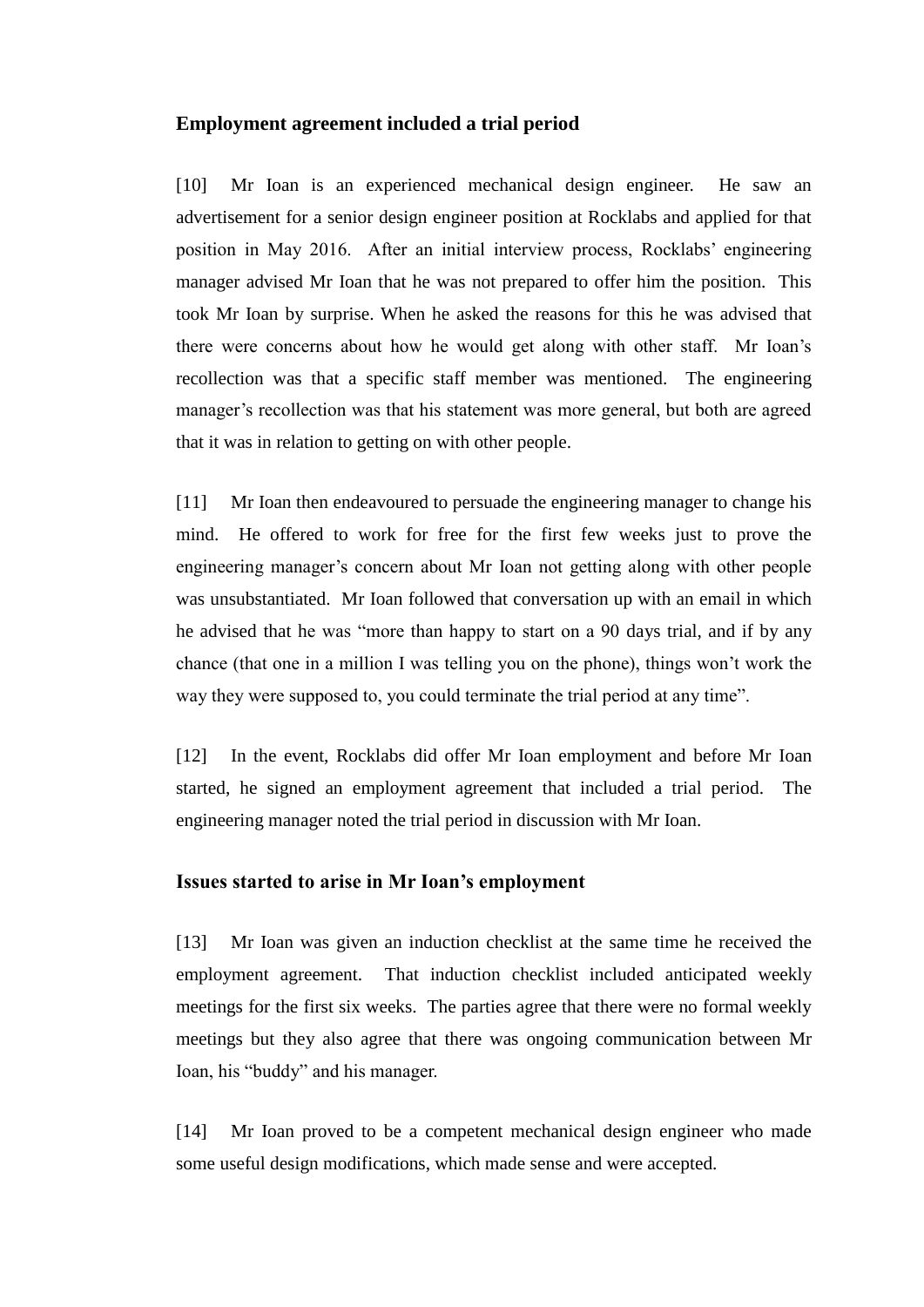[15] However, issues started to arise around his compatibility and fit as part of the team. In particular, Rocklabs felt that Mr Ioan tended to stick to his views and not really hear what other people were telling him.

[16] Rocklabs says that issues really started to come out when Mr Ioan was working on a design for an overall machine frame, as part of what was known as the 9001 ABM 2.2 kW platform update project. A meeting on 14 September 2016 was a key turning point. The engineering manager considered that this meeting was to be the design release meeting, at which time the team would finalise the design and review the purchasing list to ensure the correct parts were ordered, so that the prototypes could be made. A number of people attended the meeting, including Rocklabs' lead fabricator. At the meeting Mr Ioan raised a different fabrication method for the platform that was not accepted by the other people working on the task, with the lead fabricator saying that the method Mr Ioan proposed was not feasible, given the welding set up. There was some discussion about this, with Mr Ioan persisting with his proposal. The engineering manager felt that Mr Ioan had gone off on a tangent and that he was not listening to the lead fabricator and other staff as well as he ought. Basically, in his view, if Rocklab's equipment could not make the platform in the way suggested by Mr Ioan, that should have been the end of the matter. The engineering manager was concerned that Mr Ioan had spent time on an alternative design without checking it with the lead fabricator, who was responsible for its construction. Another design engineer, who was at the meeting, felt that Mr Ioan's conduct had made the meeting awkward.

[17] The engineering manager spoke to Mr Ioan about the way he had approached the alternative design and about how the meeting had gone, but his comments were not received by Mr Ioan as criticisms and the latter continued in his views both that there was no difficulty between the lead fabricator and him, and that his fabrication method ought to have been pursued.

[18] The engineering manager also started having some concerns about the time Mr Ioan was taking on some work, and what he saw as shifting timeframes.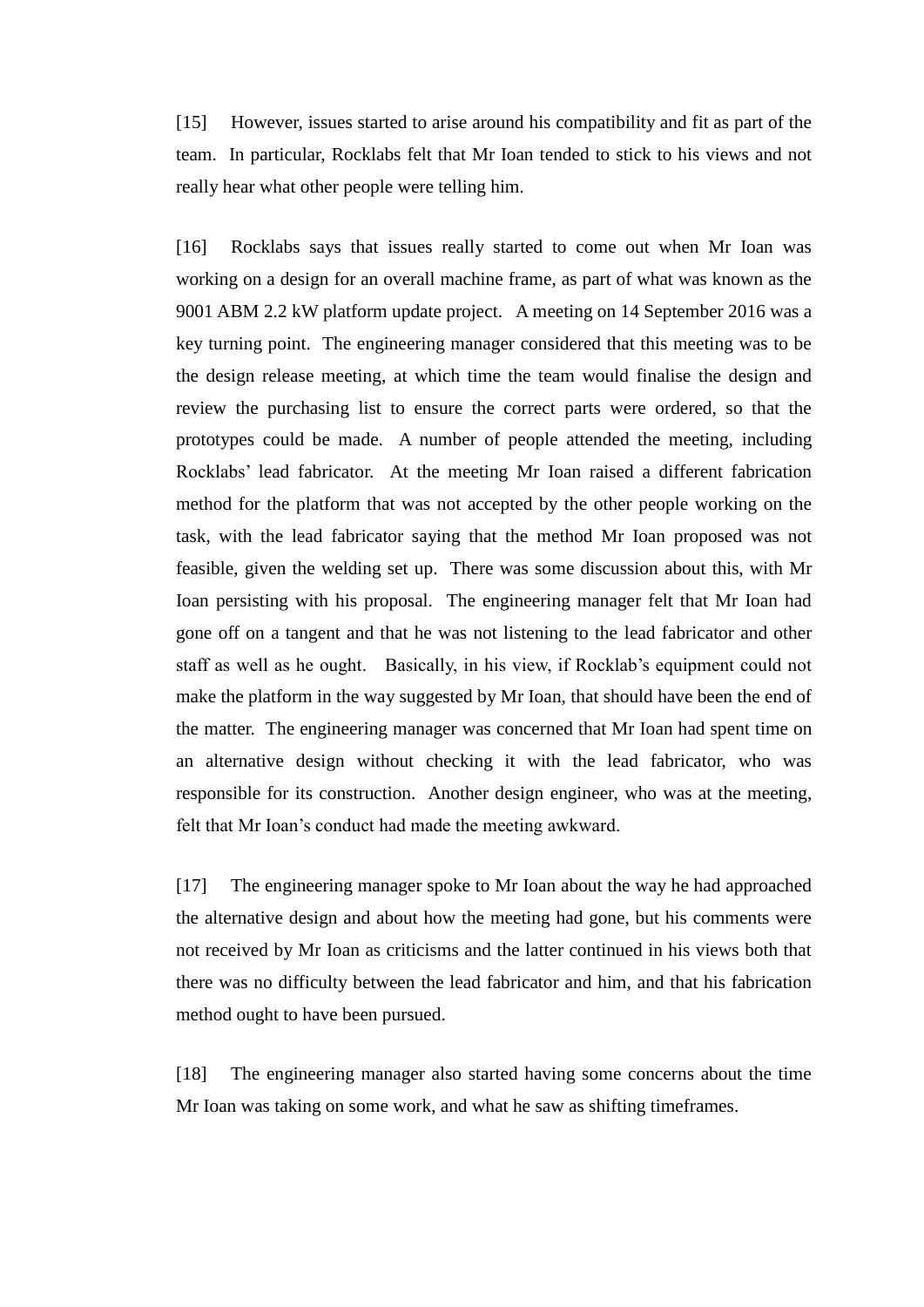### **Rocklabs considers termination under the trial period**

[19] It was around this time that the engineering manager started discussing with other management and with the company's human resources advisor the issues that were being seen with Mr Ioan. The engineering manager felt he was in a difficult position, but the view he reached, and supported by his colleagues, was that he should consider terminating Mr Ioan's employment relying on the 90-day trial period.

[20] There was a further meeting between Mr Ioan and the engineering manager on 23 September 2016 at which the engineering manager again tried to discuss his concerns with Mr Ioan. He says that Mr Ioan was generally dismissive of those concerns and minimised them. However, the engineering manager's recollection was that at the end of the meeting Mr Ioan said "if you have any concerns, come to me rather than going through HR". Mr Ioan disputes that he said that but the engineering manager was very clear in his recollection of that statement and I accept that it was said.

[21] The timeliness issues the engineering manager had been seeing continued. He also obtained feedback from some of Mr Ioan's colleagues. That feedback was consistent with the engineering manager's own view of Mr Ioan.

### **Termination proposed**

[22] At 3 pm on 6 October 2016 the engineering manager met with Mr Ioan and advised him that the company was considering terminating his employment. A letter to that effect was given to Mr Ioan. Mr Ioan was very upset at the proposal and I have no doubt that it was a difficult meeting for both men. Overnight, Mr Ioan prepared a response to the proposal.

[23] The following day, 7 October 2016, the engineering manager met with Mr Ioan at 8 am. The general manager also connected by conference call. At that meeting Mr Ioan provided his response to the proposal and spoke to it. Also at the meeting the engineering manager raised the question of notice and whether, if his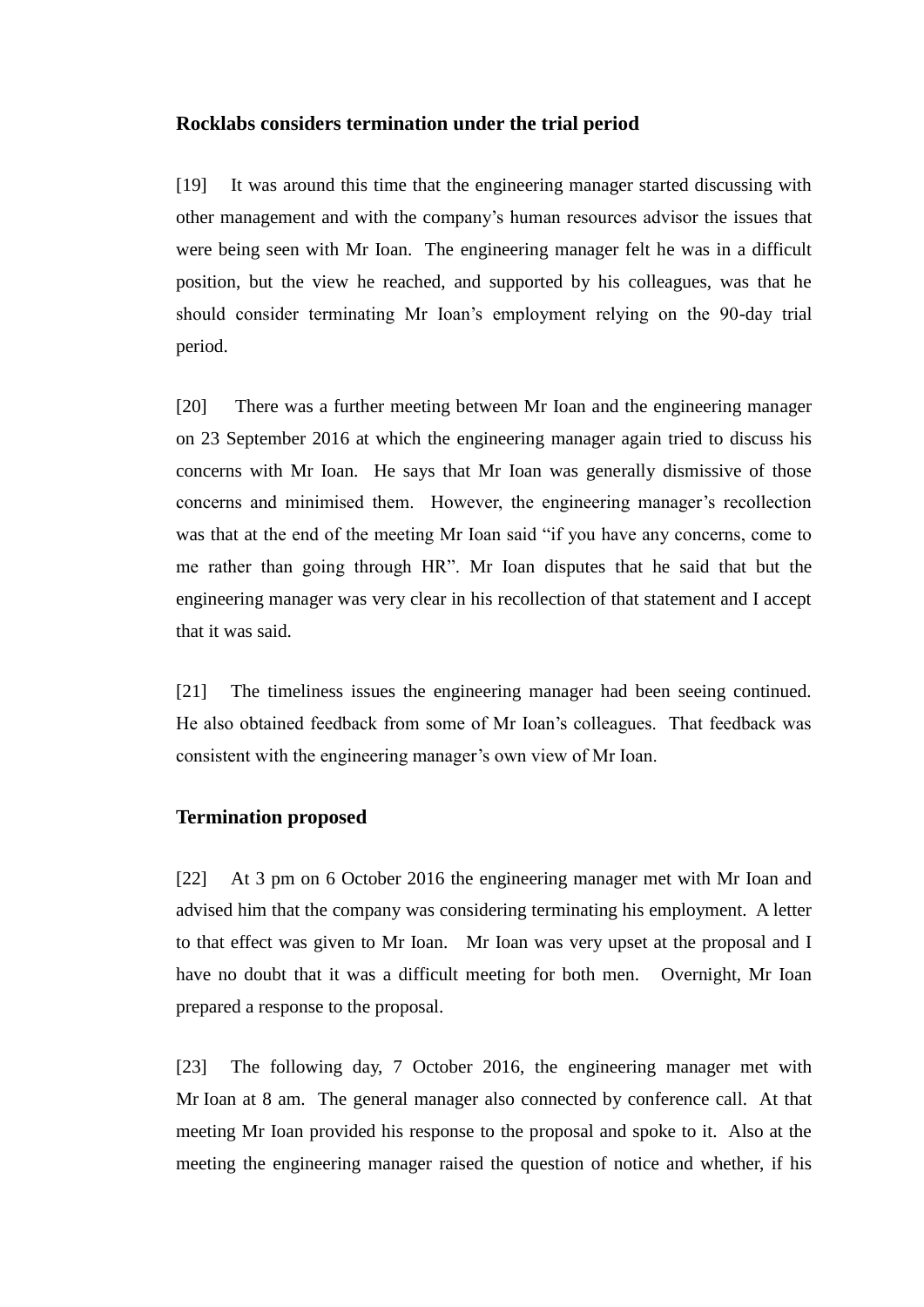employment was to be terminated, Mr Ioan wished to work it out. He did not seek and Mr Ioan did not provide any response on that issue.

[24] After the meeting Mr Ioan continued to be very upset and approached the engineering manager for a decision three times over the course of the morning. In one of those approaches Mr Ioan asked if he should shut down his computer. The engineering manager took that as an indication that, if his employment was terminated, Mr Ioan would not want to work out his notice period. The engineering manager appreciated that Mr Ioan was very stressed and wished to deal with the matter quickly. He spoke with an HR advisor (based in Dunedin) and she prepared a draft letter to Mr Ioan. That letter was drafted on the understanding that Mr Ioan likely would not wish to work out his notice. The plan was that at the resumed meeting, the engineering manager would discuss the possibility of Mr Ioan working out his notice or leaving immediately and if, as was assumed from Mr Ioan's conduct, he did wish to go immediately, the letter would be handed over and take effect. The engineering manager gave evidence that he was prepared to have Mr Ioan work out his notice if that had been his preference. This is consistent with the evidence from the HR advisor who discussed these issues with the engineering manager.

# **Mr Ioan's employment is terminated**

[25] As it transpired, at the meeting early in the afternoon on 7 October 2016 Mr Ioan was handed the letter at the beginning of the meeting, before any discussion. Because of the importance of this letter I set out the text in full:

...

Thank you for your feedback on the proposal to end our employment relationship. I can appreciate and acknowledge your comments, and am sympathetic to your personal situation; but we feel that there has been clarity around what is required and opportunities for you to seek further information. I also feel that my concerns have been made clear to you - in

Further to our conversations over the last two days, it is with great reluctance that I am writing to confirm that your employment with Scott Technology Ltd. will end in accordance with the 90-day trial period provisions in Clause 2 (c) of your employment agreement, effective immediately.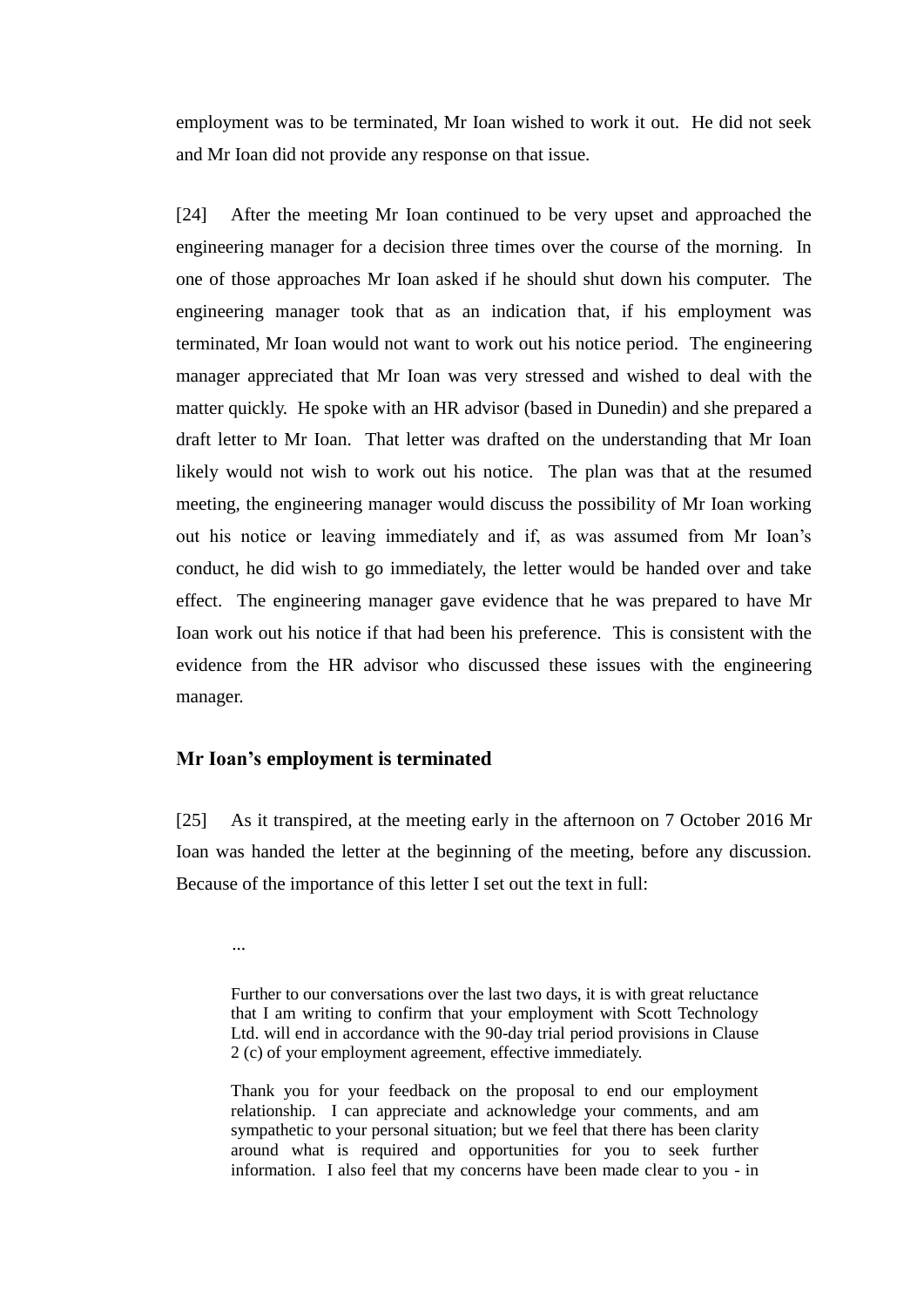one more formal sit down review as well as informal meetings, and discussions on a daily basis. You will recall that we also had frank and honest discussions during the recruitment process regarding the areas that were of concern to us - specifically communication and delivering on what is expected.

Unfortunately, in this instance we believe there has been a mismatch between what we require in this senior role and what you provide. I acknowledge that you are a capable experienced and practical engineer, and would be willing to provide a verbal reference to this effect.

Your notice period, as outlined in your employment agreement, is four weeks however we have decided you will be paid in lieu of working out your notice period. Therefore, your effective last day of work is today.

Any outstanding leave entitlements will be paid in your final pay.

Please don't hesitate to speak with me if you have any question relating to the content of this letter. We do wish you all the best and would like to thank you for your service to date.

Yours sincerely,

...

[26] The engineering manager says that he then again raised with Mr Ioan the options of working out his notice or leaving that day and advised him that either option was available to him. That is not Mr Ioan's recollection. His recollection is that his employment was being terminated that day but that if he wished he could leave immediately following the meeting rather than stay until the end of the day. After hearing from both men, both on this particular point and generally, I consider that at some point in the meeting, after the letter had been given, the engineering manager did tell Mr Ioan that he could work out his notice if he preferred but that this comment did not register with Mr Ioan. Given his general demeanour, the engineering manager's comment likely was quite lowkey, and Mr Ioan does not always pick up on what is said to him. The stress and the contents of the letter already given to Mr Ioan also would have contributed to the situation.

[27] In the event Mr Ioan said he wished to leave immediately and Rocklabs agreed to him doing so. Mr Ioan uplifted his personal effects, said goodbye to his colleagues, and left.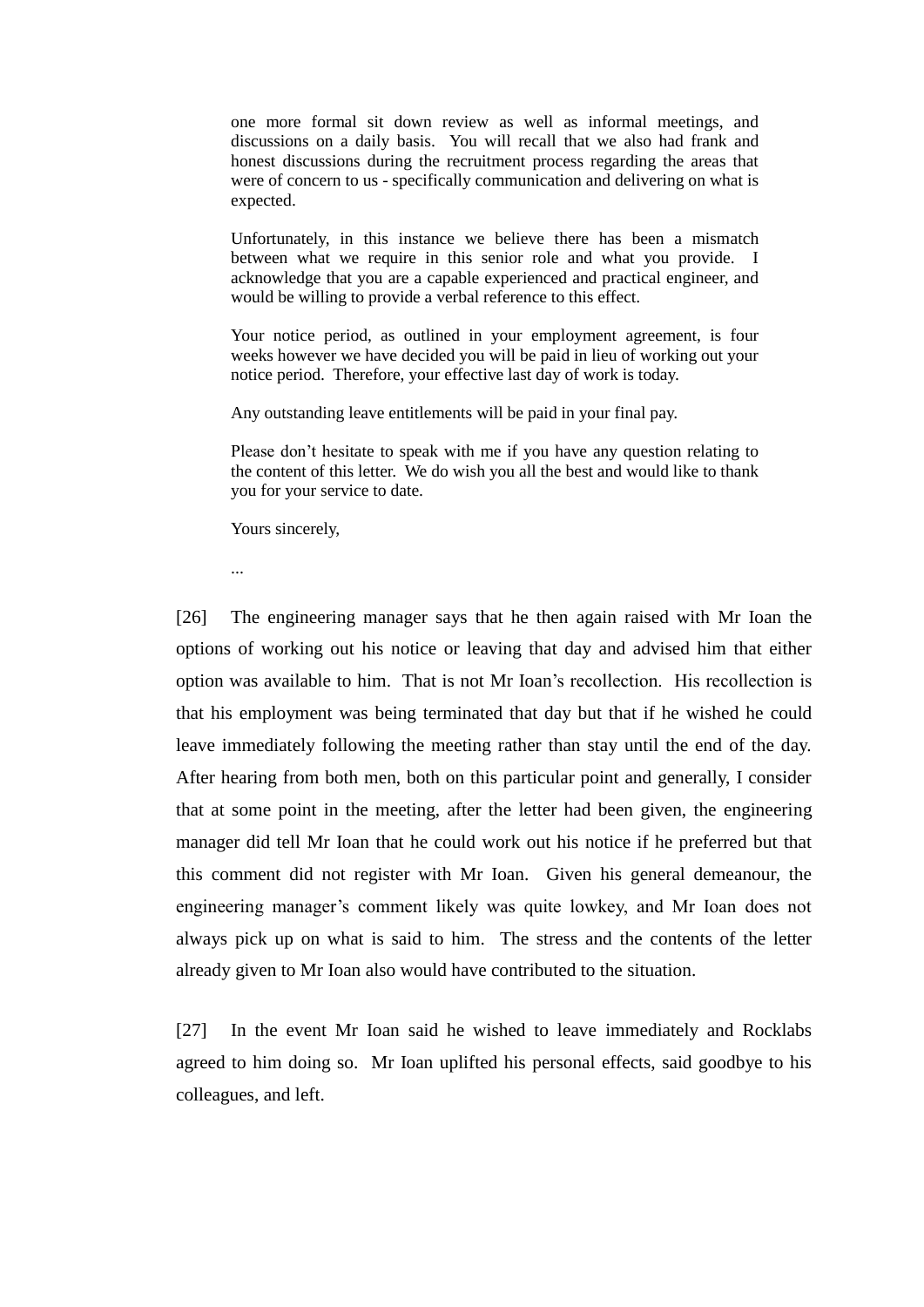[28] On 19 October 2016 Mr Ioan was paid four weeks' salary in accordance with the letter.

# **Mr Ioan found fixed-term employment quite quickly but has had no success since the Authority issued its determination**

[29] Shortly after his employment with Rocklabs terminated, Mr Ioan secured six months' fixed-term employment as a design engineer, starting work on 25 October 2016. While his rate of pay for the new role was \$155.77 gross less per week than at Rocklabs, taking into account the payment Rocklabs made on termination Mr Ioan says that he did not suffer any loss until after 19 March 2017. From 20 March until the end of the fixed term on 21 April 2017 he received \$778.75 gross less than he would have received had he stayed with Rocklabs.

[30] In April 2017 Mr Ioan began looking in earnest for new employment. On 10 April 2017 the Authority issued its determination and found that s 67B of the Act prevented Mr Ioan from pursuing a personal grievance for unjustifiable dismissal. Since that determination became public, all Mr Ioan's job applications have been unsuccessful; he has not even been interviewed for roles. His evidence was that he is aware and has been told that this is because of online profiling for job applicants by recruiters and HR personnel.

# **Valid trial period included in agreement**

[31] The parties agree that the trial period in the employment agreement was valid as the requirements in s 67A of the Act were met. That section provides:

### **67A When employment agreement may contain provision for trial period for 90 days or less**

- (1) An employment agreement containing a trial provision, as defined in subsection (2), may be entered into by an employee, as defined in subsection (3), and an employer.
- (2) **Trial provision** means a written provision in an employment agreement that states, or is to the effect, that—
	- (a) for a specified period (not exceeding 90 days), starting at the beginning of the employee's employment, the employee is to serve a trial period; and
	- (b) during that period the employer may dismiss the employee; and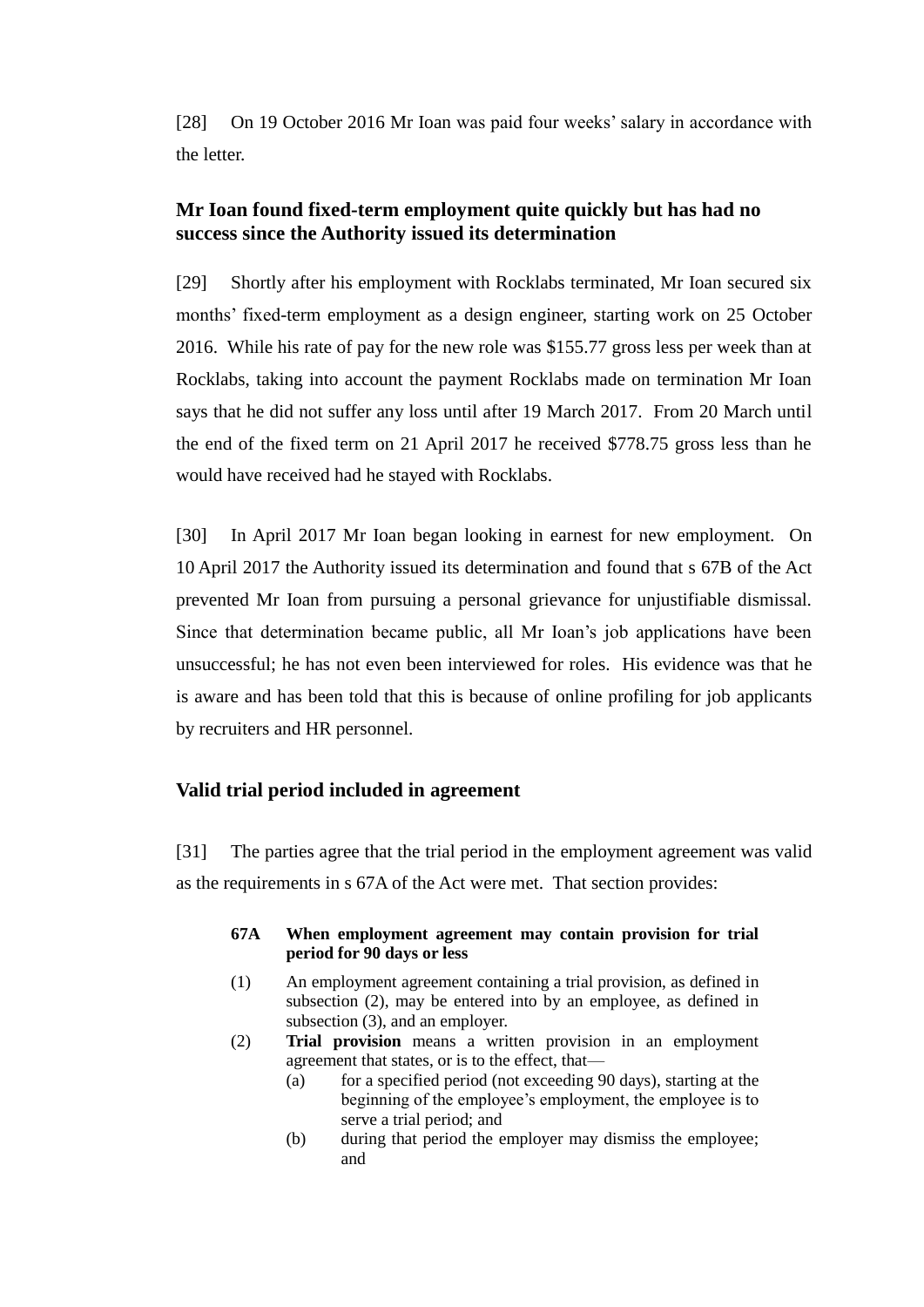- (c) if the employer does so, the employee is not entitled to bring a personal grievance or other legal proceedings in respect of the dismissal.
- (3) **Employee** means an employee who has not been previously employed by the employer.
- $(4)$
- (5) To avoid doubt, a trial provision may be included in an employment agreement under section  $61(1)(a)$ , but subject to section  $61(1)(b)$ .
- [32] The effect of a trial period under s 67A is provided for in s 67B of the Act:

#### **67B Effect of trial provision under section 67A**

- (1) This section applies if an employer terminates an employment agreement containing a trial provision under [section 67A](http://www.legislation.govt.nz/act/public/2000/0024/latest/link.aspx?id=DLM1867204#DLM1867204) by giving the employee notice of the termination before the end of the trial period, whether the termination takes effect before, at, or after the end of the trial period.
- (2) An employee whose employment agreement is terminated in accordance with subsection (1) may not bring a personal grievance or legal proceedings in respect of the dismissal.
- (3) Neither this section nor a trial provision prevents an employee from bringing a personal grievance or legal proceedings on any of the grounds specified in [section 103\(1\)\(b\) to \(j\).](http://www.legislation.govt.nz/act/public/2000/0024/latest/link.aspx?id=DLM60322#DLM60322)
- (4) An employee whose employment agreement contains a trial provision is, in all other respects (including access to mediation services), to be treated no differently from an employee whose employment agreement contains no trial provision or contains a trial provision that has ceased to have effect.
- (5) Subsection (4) applies subject to the following provisions:
	- (a) in observing the obligation in [section 4](http://www.legislation.govt.nz/act/public/2000/0024/latest/link.aspx?id=DLM58328#DLM58328) of dealing in good faith with the employee, the employer is not required to comply with section  $4(1A)(c)$  in making a decision whether to terminate an employment agreement under this section; and
	- (b) the employer is not required to comply with a request under [section 120](http://www.legislation.govt.nz/act/public/2000/0024/latest/link.aspx?id=DLM60360#DLM60360) that relates to terminating an employment agreement under this section.

[33] The first, and key, issue for me to consider is whether Rocklabs complied with s  $67B(1)$ . That itself turns on whether Rocklabs gave Mr Ioan the required "notice of the termination".

## **Two key provisions of the employment agreement**

[34] There are two key provisions in the employment agreement. Clause 2(c) provides: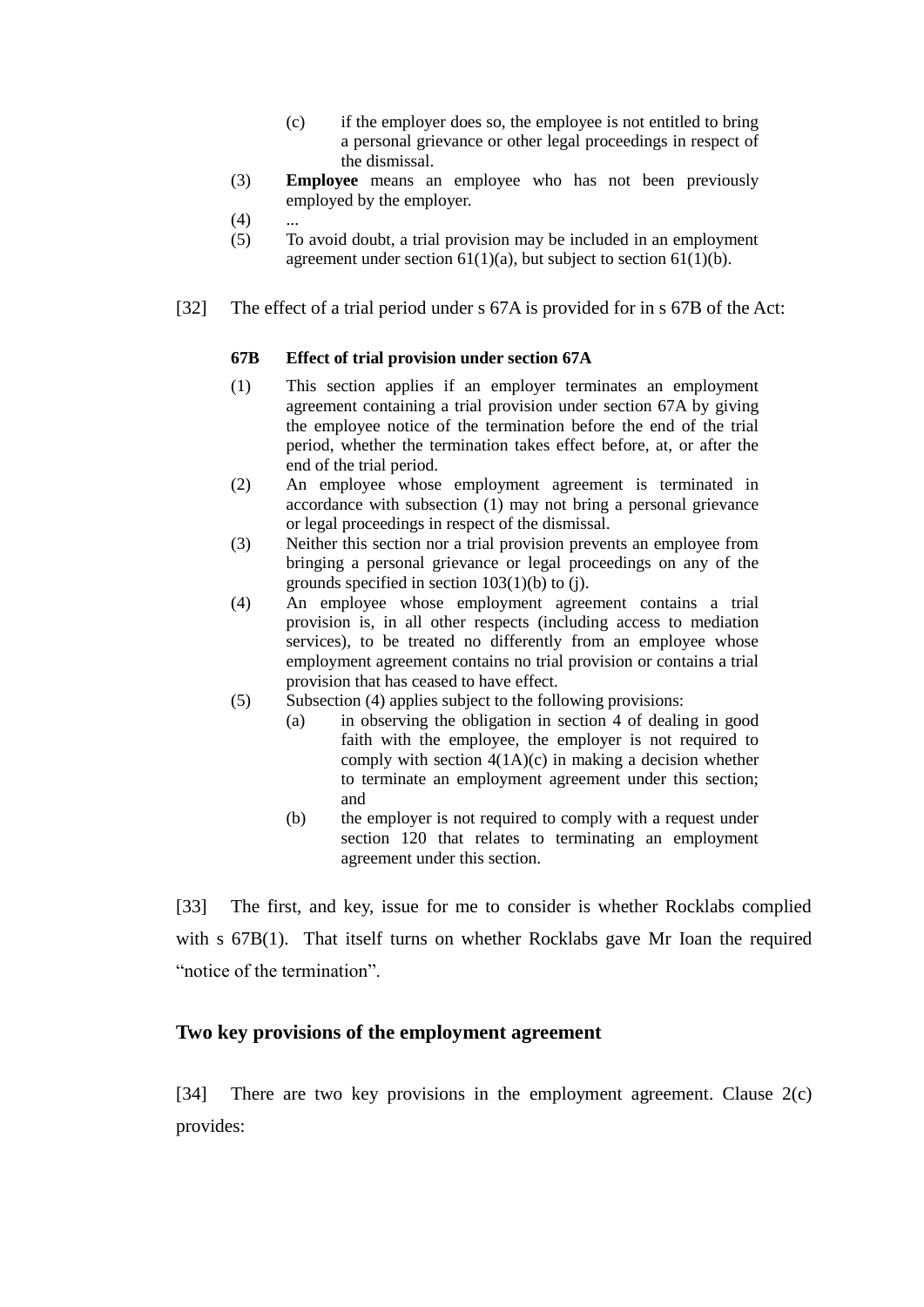This agreement includes a Trial Period

- i) The employee agrees to serve a trial period for the first 90 days of employment commencing on the day the employee actually starts work.
- ii) During the trial period the employer may terminate the employment relationship on notice, and the employee may not pursue a personal grievance on the grounds of unjustified dismissal. The employee may pursue a personal grievance on the grounds as specified in sections 103(1) b-g of the Employment Relations Act 2000.
- iii) Any part of this agreement or the Employer's policies and procedures (and in particular any disciplinary process) that conflicts with this provision shall have no effect until after the expiry of the trial period.

[35] Clause 11 deals with termination generally. Rocklabs purported to terminate the employment agreement under cl  $11(a)$ :

a) Either party may terminate this agreement at any time, for any reason, by giving four weeks written notice to the other party. The Employer may elect to not require the employee to work out the required notice in which case the remaining balance of the notice period shall be paid by the Employer. If the employment is terminated by the Employee without the required notice, then the remaining balance of the notice period shall be forfeited by the Employee. By agreement between the parties that period of notice may be altered.

# **The purpose of s 67A and s 67B is to reduce the risk to employers of employing employees who might not work out**

- [36] The Employment Relations Amendment Act 2008 introduced ss 67A and
- 67B. Section 4 provides that the purpose of the new sections was:

...

(a) to provide when an employment agreement may specify a trial period of 90 days or less, during which an employee can be dismissed and cannot bring a personal grievance or other legal proceedings in respect of the dismissal, subject to certain exceptions...

[37] The then Chief Judge Colgan addressed the new provisions in *Smith v Stokes Valley Pharmacy (2009) Ltd.*<sup>2</sup>

[49] The new provisions in ss 67A and 67B were intended to address the circumstances of "new" employees, that is of people who had not previously

 $\overline{2}$ <sup>2</sup> *Smith v Stokes Valley Pharmacy (2009) Ltd* [2010] NZEmpC 111, [2010] ERNZ 253.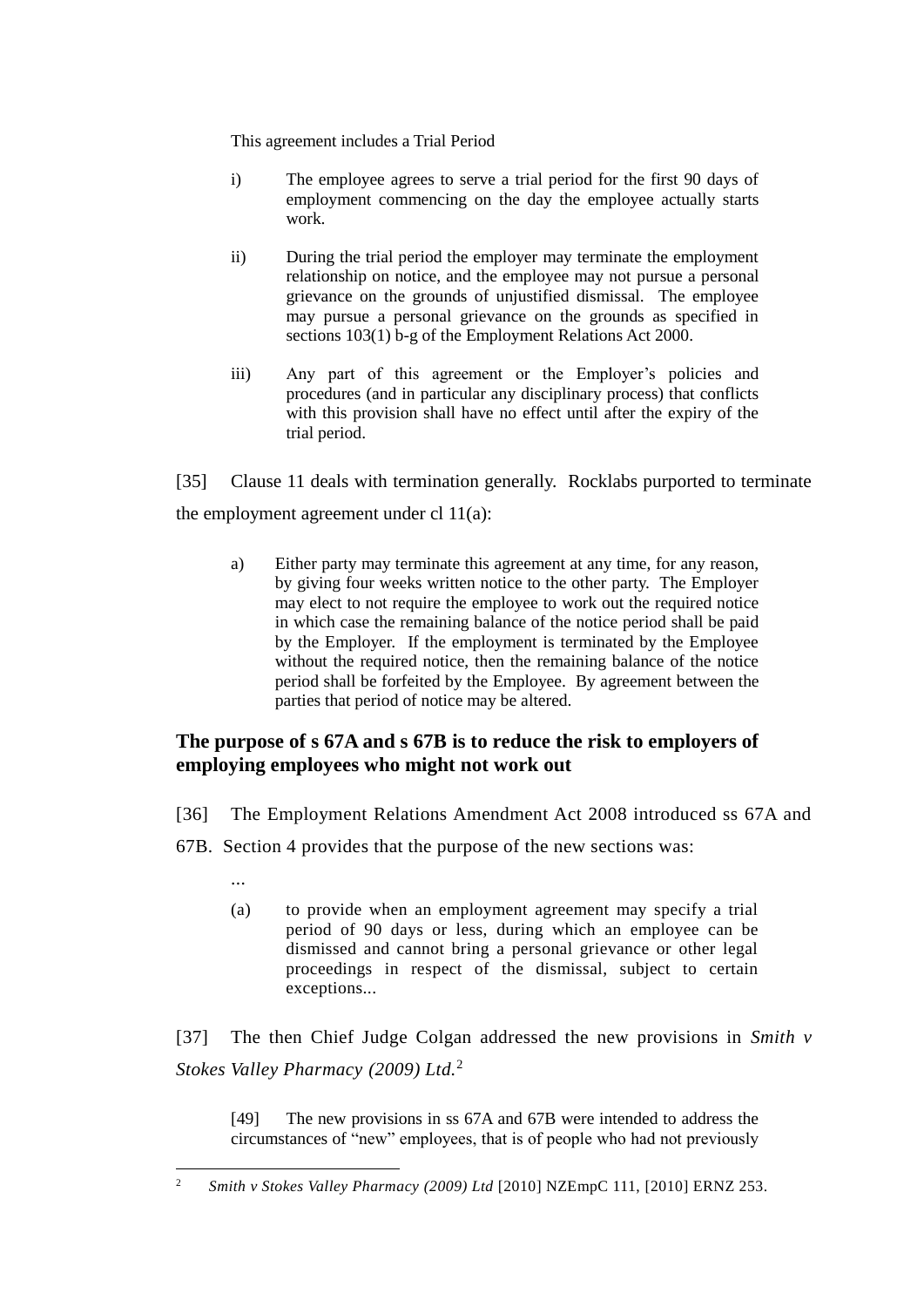been employed or who had not been employed recently or for whom obtaining employment might have proved difficult for any other reason. The scheme of the provisions, as it was promoted, was to allow employers some latitude in engaging and dismissing new employees in respect of whom there might be some risk of compatibility or other work performance issue. Read together, ss 67A and 67B both provide for a new form of "trial period" (otherwise known under s 67 as a "type of probationary arrangement") and remove some existing employee entitlements to challenge at law a dismissal.

[38] The then Minister of Labour commented when the Employment Relations Employment Bill 2008 was first introduced that the Bill was to benefit workers, as it gives them: $3$ 

The opportunity to get their feet in the employment door, to back themselves to say "give me a go and I will prove how good I am".

[39] She said that the purpose of the 90-day trial period was to:

Enable employers<sup>4</sup> ... to determine a prospective employee's suitability for permanent employment without the risk of legal proceedings for unjustified dismissal in the event that the employment relationship does not work out.

[40] She said:

This Bill is not about taking away rights; it is about giving opportunities. It has safety mechanisms to ensure that it is fair and balanced and is winwin for both employee and employer.

[41] The Explanatory Note to the Bill made a similar point:<sup>5</sup>

This will enable those employers to determine the employees' suitability for permanent employment, without the risk of legal proceedings for unjustified dismissal in the event the employment is terminated. ... This Bill will provide opportunities for those who might suffer disadvantage in the labour market, for example employees who are new to the workforce or returning to the workforce after some time away or specific groups at risk of negative employment outcomes.

[42] Nevertheless, and as noted in *Smith*, ss 67A and 67B remove longstanding employee protections and should be interpreted strictly. <sup>6</sup>

 $\overline{a}$ 

<sup>3</sup> (9 December 2008) 651 NZPD 318.

<sup>&</sup>lt;sup>4</sup> Hansard records it as "employees" but that must be an error.<br> **Employment Belations Amendment Bill 2008 (8.1)** (explanations)

<sup>5</sup> Employment Relations Amendment Bill 2008 (8-1) (explanatory note).

<sup>6</sup> *Smith*, above n 2, at [48].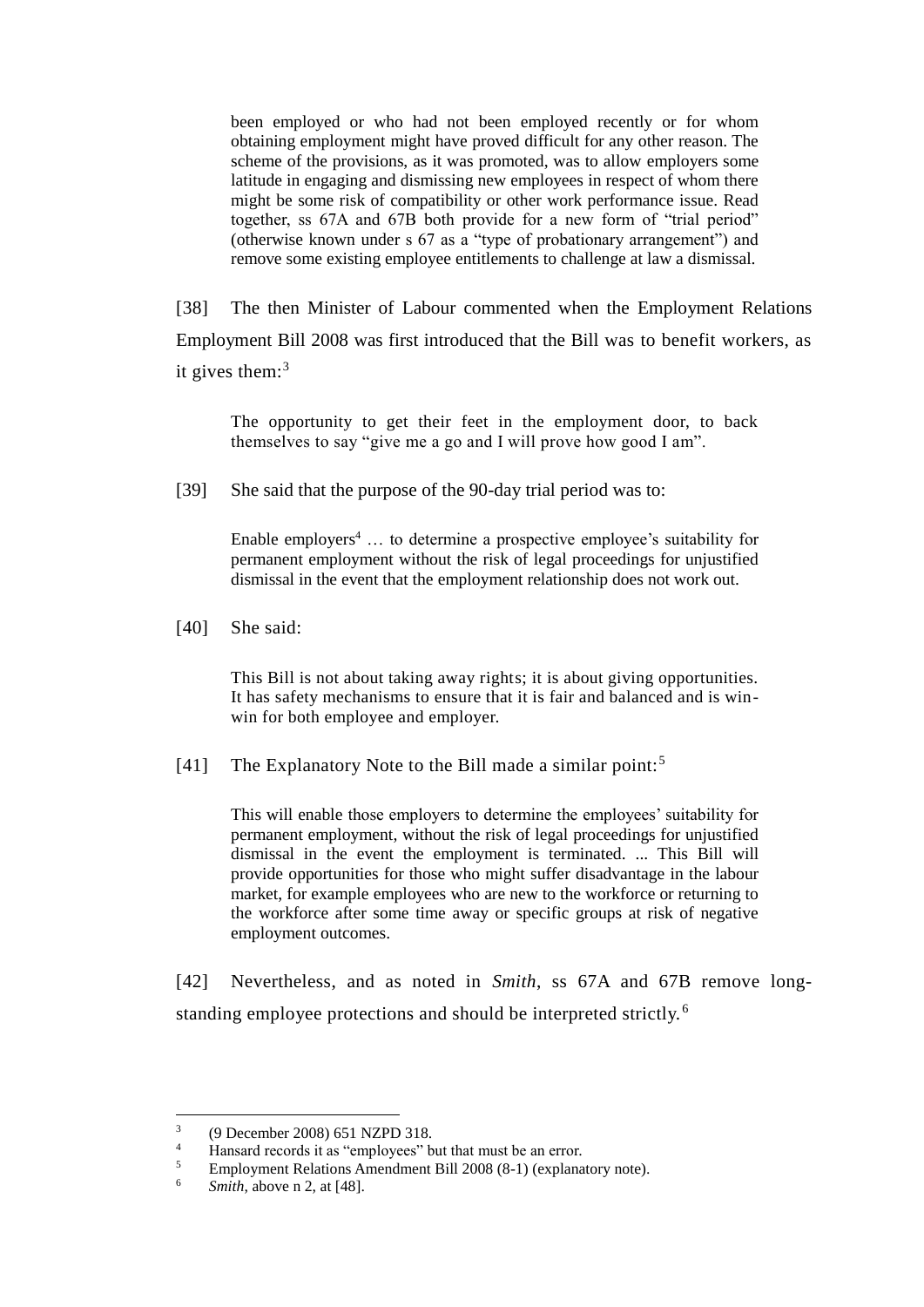# **"Notice" in s 67B means notice in accordance with employment agreement**

[43] Both parties accepted that, in interpreting s 67B, "notice" means notice in accordance with the applicable employment agreement rather than a statutory requirement distinct from the contractual notice provision. That is consistent with the authorities. $<sup>7</sup>$ </sup>

[44] I consider this includes that employers may give notice but at the same time pay employees in lieu of them working out their notice, where such payments in lieu are permitted by the employment agreement. While there are comments made by then Chief Judge Colgan in *Smith* that can be picked out as arguably indicating a different view,<sup>8</sup> his most relevant comments align with the view I have reached.

[45] In that case the then Chief Judge found that the employer could not rely on the 90-day provision in the employment agreement because the employee was not a new employee as required by s  $67A$ .<sup>9</sup> He then considered an alternative argument made by the employee that the employer did not give her notice of dismissal and/or breached its obligation to pay four weeks' wages in lieu of notice, thus not complying with the requirements of s 67B of the Act. In that context, the then Chief Judge pointed out that there is no statutory indication how notice may or must be done, the length of notice or whether an employer may make a payment in lieu of notice. He noted that Ms Smith's employment agreement expressly permitted the employer to make a payment in place of some or all of the notice period not given, but also that the payment made by the employer was only half that required by the employment agreement. It was on that basis he accepted Ms Smith's argument as "Deficient notice was not lawful notice so that Ms Smith was not dismissed on notice as s 67B requires.".<sup>10</sup>

[46] In *Societe Generale, London Branch v Geys* the UK Supreme Court was considering a scenario where an employment agreement provided for notice but also

 $\overline{a}$ 

<sup>7</sup> *Smith*, above n 2, at [104]–[107]; *Farmer Motor Group Ltd v McKenzie* [2017] NZEmpC 98 at [17].

<sup>8</sup> *Smith*, above n 2, at [61].

 $^{9}$  At [88].

At [97].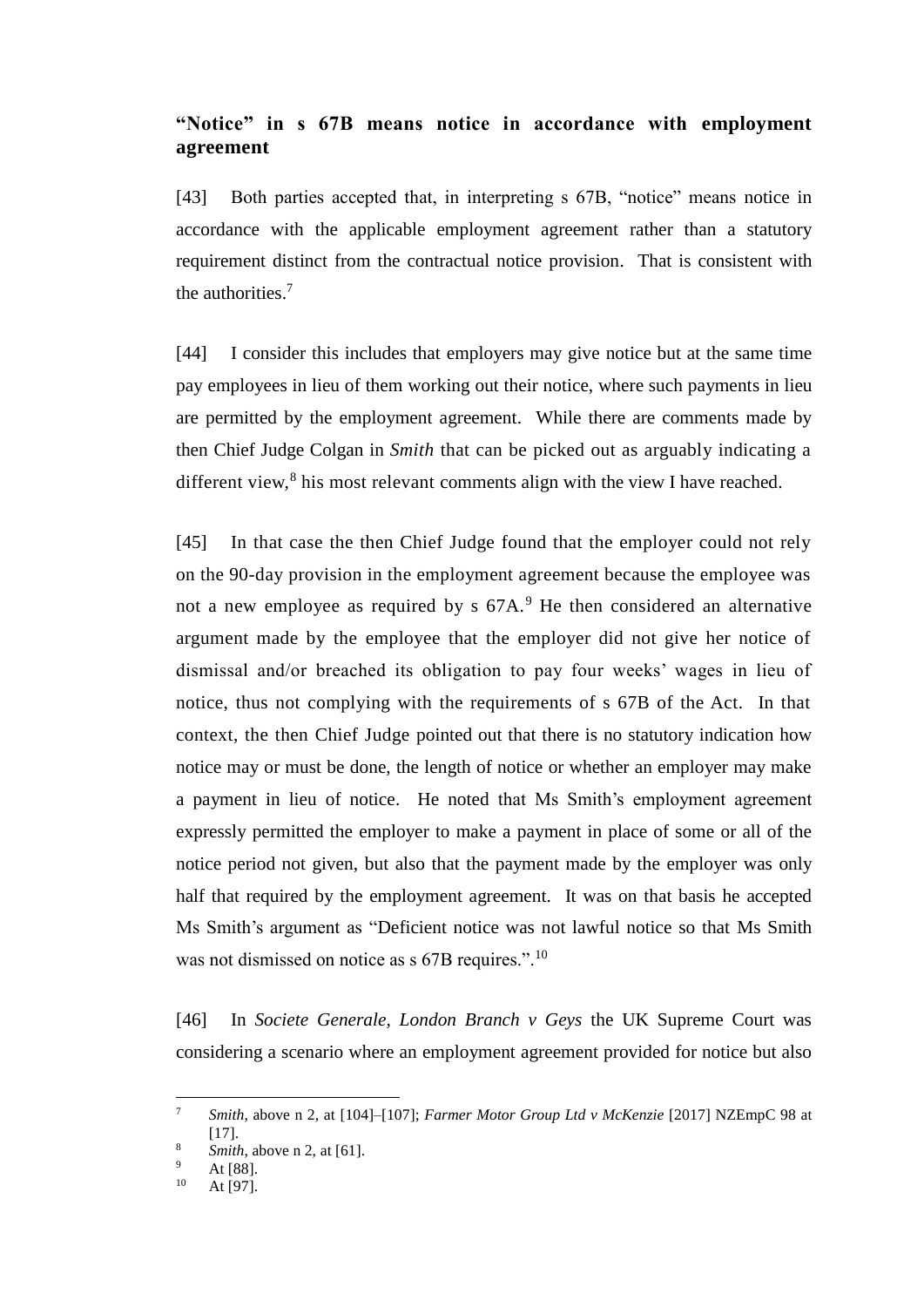provided that the employer was able to terminate the employee's employment with immediate effect by making a payment in lieu of notice (PILON).<sup>11</sup> The employment agreement in that case was differently worded to the one in the present case, but nevertheless, the case is instructive as the purpose of the clause is the same – that the employee is not to work out his or her notice, but will be paid for it.

[47] Lady Hale was considering whether, where such a clause is included in an employment agreement, it is enough that the payment in lieu is actually made, or whether something more is required.

[48] She held that the payment was separate from notice and that notice needed to be clear and ambiguous:

[57] Whatever the test to be applied, it seems to me to be an obviously necessary incident of the employment relationship that the other party is notified in clear and unambiguous terms that the right to bring the contract to an end is being exercised, and how and when it is intended to operate. These are the general requirements applicable to notices of all kinds, and there is every reason why they should also be applicable to employment contracts. Both employer and employee need to know where they stand. They both need to know the exact date upon which the employee ceases to be an employee.

…

[49] Lady Hale goes on:

[58] It is necessary, therefore, that the employee not only receive his payment in lieu of notice, but that he receive notification from the employer, in clear and unambiguous terms, that such a payment has been made and that it is made in the exercise of the contractual right to terminate the employment with immediate effect. …

[50] Very recently, in *Farmer Motor Group Ltd v McKenzie*, Judge Perkins held that: $12$ 

[29] Payment in lieu is not an alternative to providing notice whether oral or written as the agreement provides, but simply an alternative to the employer requiring the employee to work out the period of notice which is given.

 $11$ <sup>11</sup> *Societe Generale, London Branch v Geys* [2012] UKSC 63, [2013] 1 All ER 1061.

*Farmer Motor Group*, above n 5.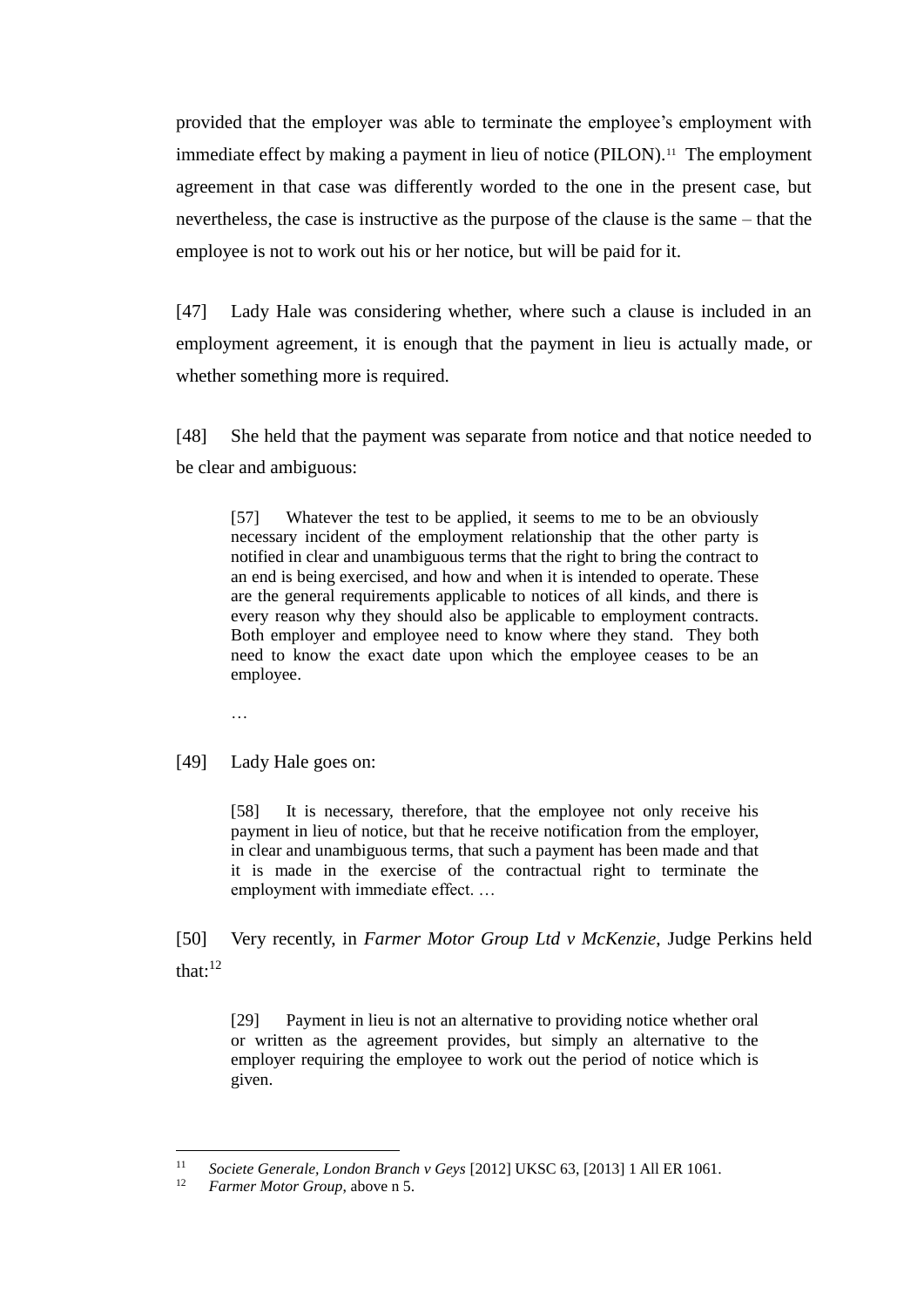- [51] The principles to be drawn from these cases are that:
	- Notice must be given and must be in accordance with the employment agreement.
	- It must be clear and unambiguous, and explain how and when employment is to be terminated.
	- Making a payment in lieu of notice does not override the need to give notice.

[52] Also relevant in this matter is the distinction between the termination of the employment agreement and the termination of employment itself. This distinction was confirmed by former Chief Judge Colgan in *Smith*: 13

It is significant also, that the notice is of termination of the employment agreement (containing the trial provision) and not of employment although, in practice, the two will often be the same. It is possible, however, to contemplate that there may be matters in the employment agreement that would survive a termination of the employment. Section 67B(1), however, requires that it be the employment agreement that is terminated.

# **Application of the law to the facts in this case**

[53] The employment of Mr Ioan on a trial period is consistent with the express purpose of ss 67A and 67B. Rocklabs had some doubts about Mr Ioan and he asked that he be "given a chance" which Rocklabs agreed to, knowing that it had the safety mechanism of the trial period.

[54] The issues that arose with Mr Ioan's employment also were ones recognised when the legislation was implemented  $-$  of compatibility and "fit" rather than significant performance or misconduct issues.<sup>14</sup>

 $13$  $\frac{13}{14}$  *Smith*, above at n 2, at [61].

Explanatory note, above n 5: "This will enable those employers to determine the employees' suitability for permanent employment …".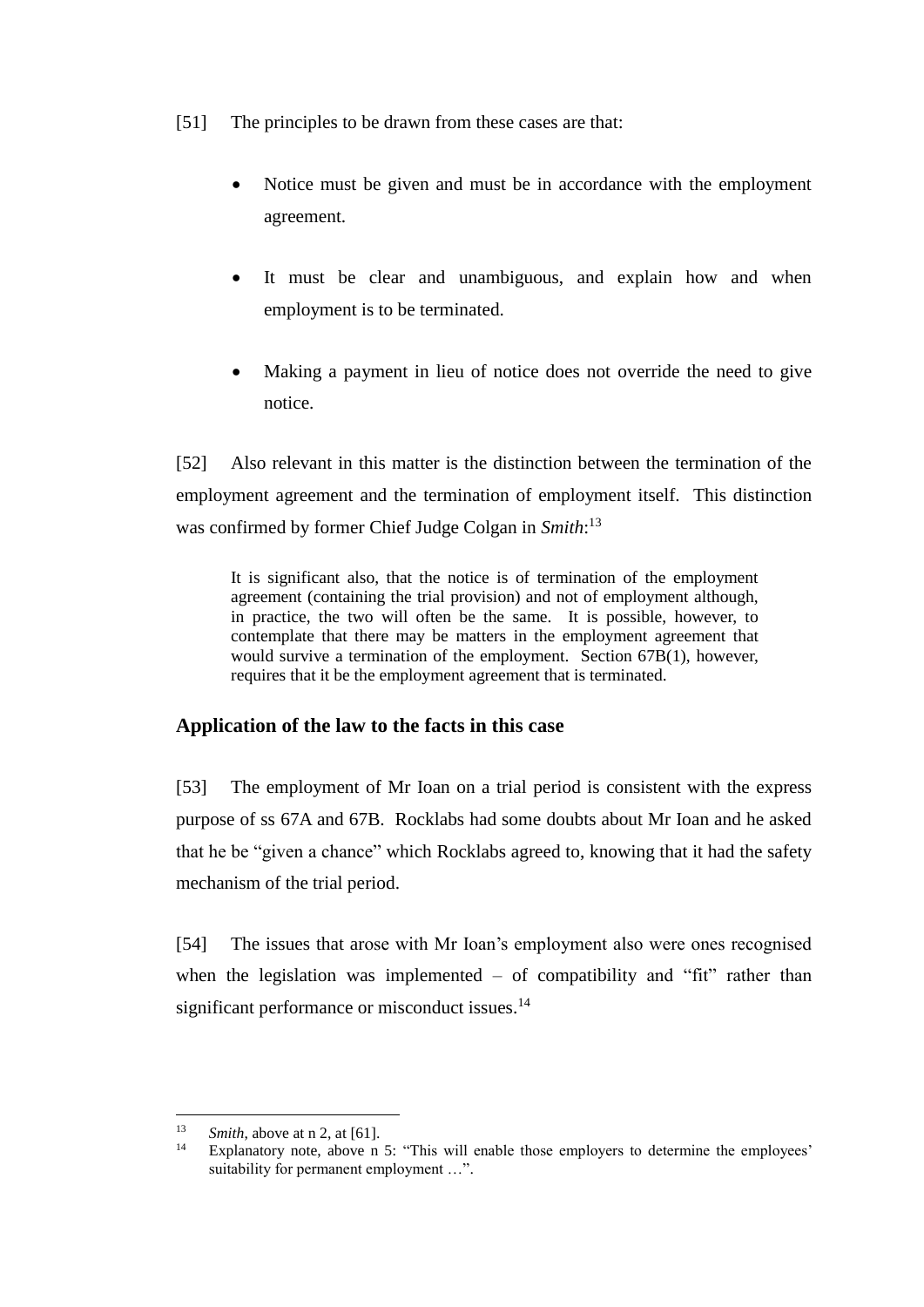[55] The issue then is whether Rocklabs has complied with cl 11(a) of the employment agreement, which provided for four weeks' notice but also allowed Rocklabs to elect to not require Mr Ioan to work out the required notice, in which case the remaining balance of the notice period had to be paid by Rocklabs.

[56] In substance, what happened is what the paragraph envisaged. Mr Ioan was paid for his four weeks' notice, and not required to work it out.

[57] The question for the Court then is whether, notwithstanding this substantive adherence, there was a fatal flaw in Rocklab's process in effecting the termination so that cl  $11(a)$  was not complied with and therefore that it cannot rely on s  $67B(1)$  and (2) of the Act.

[58] Mr Ioan's principal submission is that Rocklabs did not give him notice of the termination of his employment because the termination took effect immediately. He accepts that cl 11(a) of the employment agreement permitted Rocklabs to pay him for any remaining balance of notice, instead of requiring him to attend at work but says that cl  $11(a)$  is, in effect, a 'garden leave' provision, requiring the employment relationship to continue until the end of the notice period.

[59] The termination was effected by the letter dated 7 October 2016, which the engineering manager gave to Mr Ioan that afternoon. Despite the intention of Rocklabs to reach agreement on whether Mr Ioan would work out his notice, that is not what happened. While there may have been indicators that suggested that Mr Ioan would not wish to work out his notice, I accept that the decision that he would not do so was made by Rocklabs and communicated to Mr Ioan at the beginning of the afternoon meeting on 7 October 2016, as set out in the letter. That is permitted by cl 11(a), which allowed for Rocklabs to make this decision unilaterally.

[60] I repeat the two key paragraphs of the letter of 7 October 2016:

Further to our conversations over the last two days, it is with great reluctance that I am writing to confirm that your employment with Scott Technology Ltd. will end in accordance with the 90-day trial period provisions in Clause 2 (c) of your employment agreement, effective immediately.

...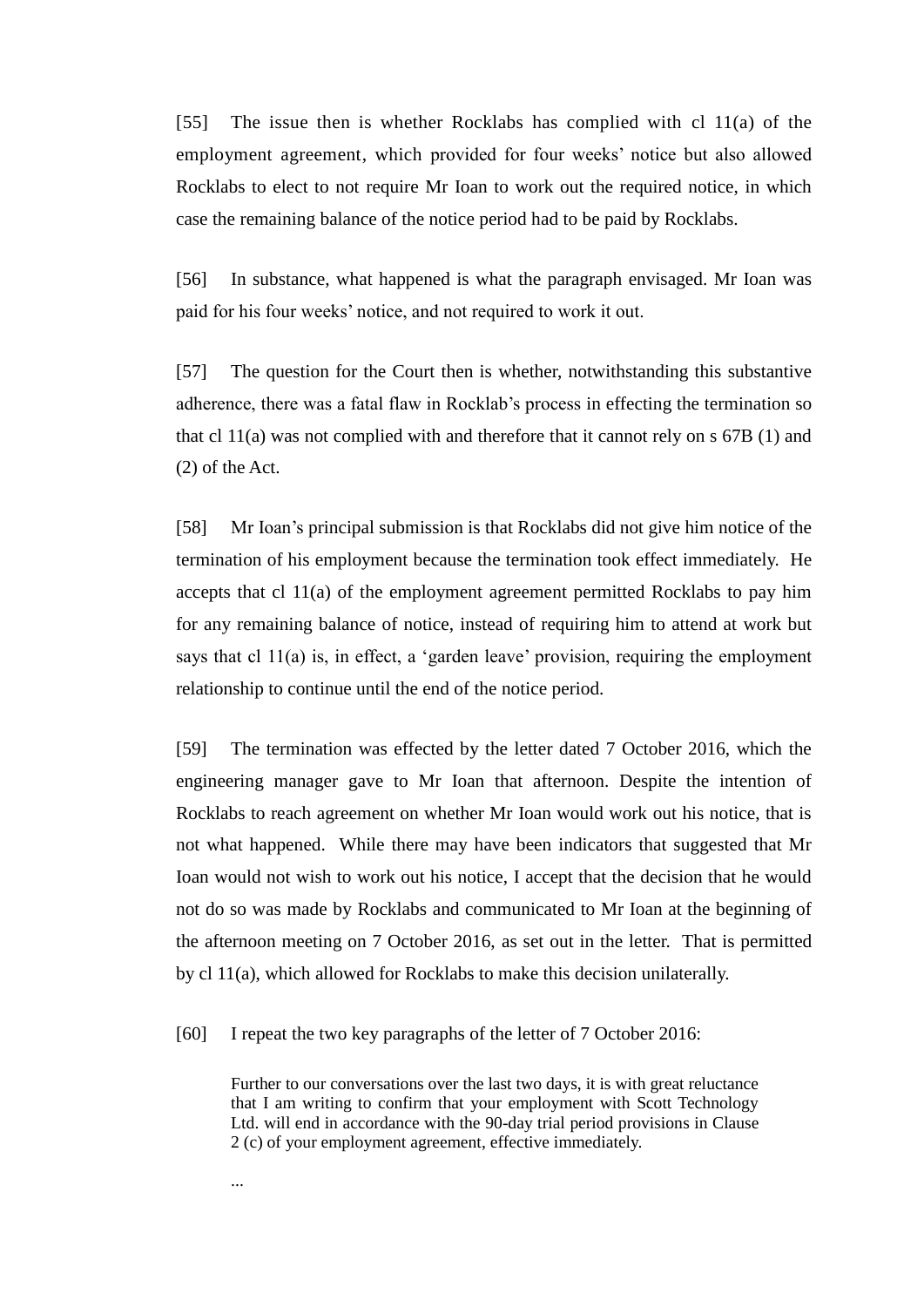Your notice period, as outlined in your employment agreement, is four weeks however we have decided you will be paid in lieu of working out your notice period. Therefore, your effective last day of work is today.

- ...
- [61] When these paragraphs are read together the letter says:
	- (a) the employment agreement requires four weeks' notice;
	- (b) the employment itself, that is the attendance at work, ends immediately;
	- (c) four weeks' salary will be paid in lieu of Mr Ioan working out his notice.

[62] Even adopting a strict approach to interpretation, the letter does not assist Mr Ioan. The first paragraph is commenting on the fact that Mr Ioan will no longer be doing work for the company, with immediate effect. The fourth paragraph then makes clear that the employment agreement requires four weeks' notice but that Mr Ioan would be paid in lieu of working out his notice. The use of "effective" in the next sentence: "Therefore, your effective last day of work is today.", reinforces that, while technically the agreement may continue, Mr Ioan would no longer be carrying out any work.

[63] My conclusion on this issue therefore is that the employment agreement was validly terminated by the letter of 7 October 2016 pursuant to cl 11(a) of the employment agreement; Mr Ioan was given advice of the termination of the employment agreement on four weeks' notice but also advised that he was not required to work during the period of his notice and that he would be paid for that period.

[64] The engineering manager and Mr Ioan then agreed that he would leave immediately and they both treated the end of the employment as the end of their relationship. Of course, this allowed Mr Ioan to take up new employment.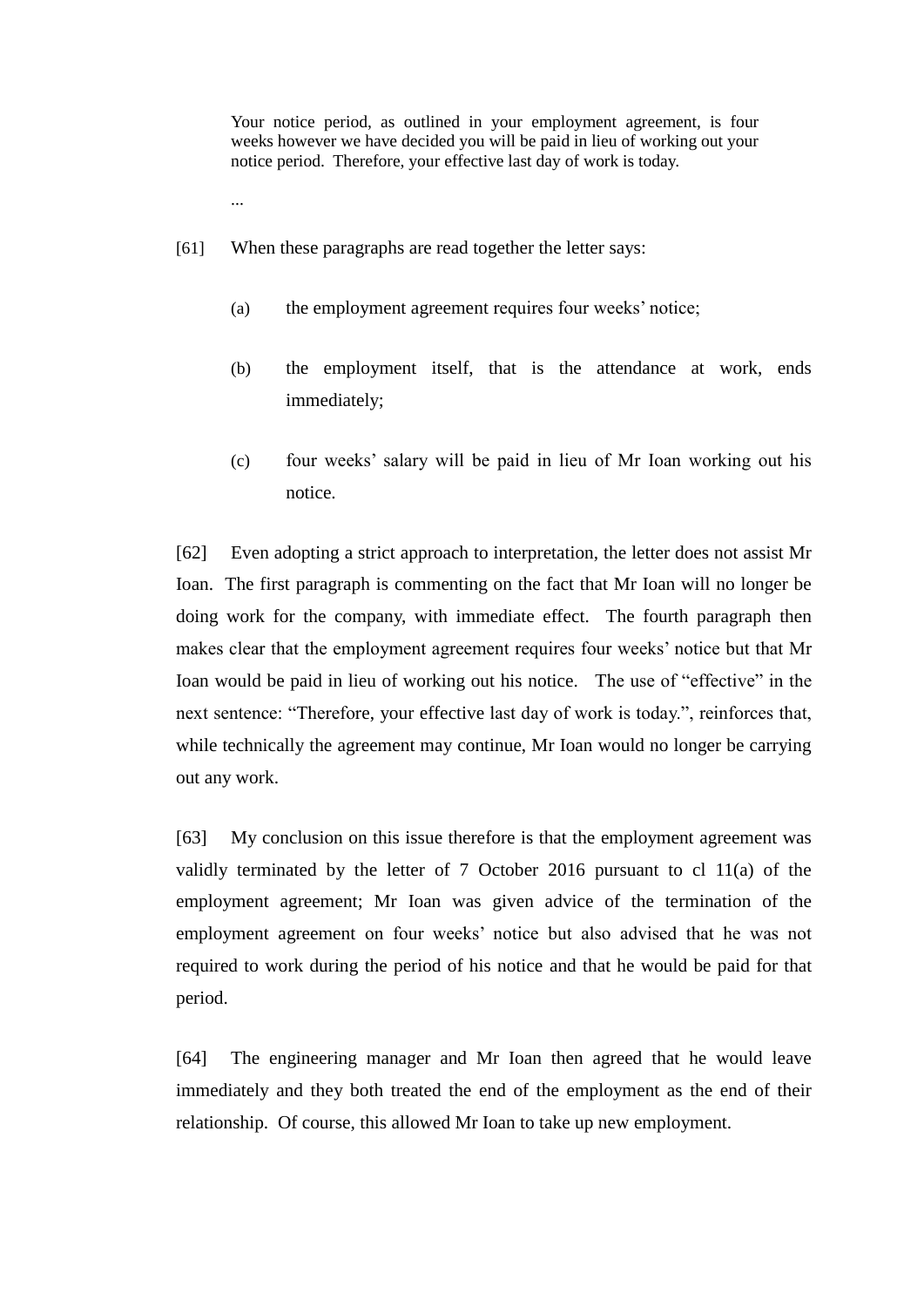#### **If no bar, dismissal would have been unjustifiable**

[65] If I had found that the bar in s 67B did not apply, Mr Ioan would have been able to pursue his claim for unjustifiable dismissal. Section 103A then would have required Rocklabs to demonstrate that its actions were what a fair and reasonable employer could have done in all the circumstances at the time the dismissal occurred. I have considered the extent to which the fact that the parties were operating under a valid trial period would be relevant, as was argued by Mr Bevan, counsel for Rocklabs. I do not consider it can be. The test in s 67B is binary: that is, if it applies, it acts as a bar to pursuing a grievance for unjustifiable dismissal, but if it does not apply the case falls to be considered under s 103A in the usual way.

[66] Here Rocklabs acknowledged that it did not approach the situation as it would have had there not been an applicable trial period. The process was truncated and less robust than would have been the case for a permanent employee. Put simply, the requirements of s 103A (3) were not met – there was no real investigation and little time for Mr Ioan to respond. I would have found the dismissal to have been unjustifiable.

## **But remedies would have been limited**

[67] I then would have needed to consider what remedies were recoverable.

[68] Section  $123(1)(b)$  provides for reimbursement to the employee of a sum equal to the whole or any part of the wages or other money lost by the employee as a result of the grievance. Because Mr Ioan obtained full-time employment (on a fixed-term basis) almost straight away, and the lesser rate of pay was largely ameliorated by the notice payment, Mr Ioan's loss of earnings was \$778.75 gross up to 21 April 2017.

[69] The evidence was that Mr Ioan's inability to obtain new employment after the fixed-term employment ended was attributable to the Authority determination becoming public, which, as noted, has had the effect of putting off recruiters, meaning Mr Ioan has been unable to find employment. This is in contrast to the situation immediately following the termination of Mr Ioan's employment with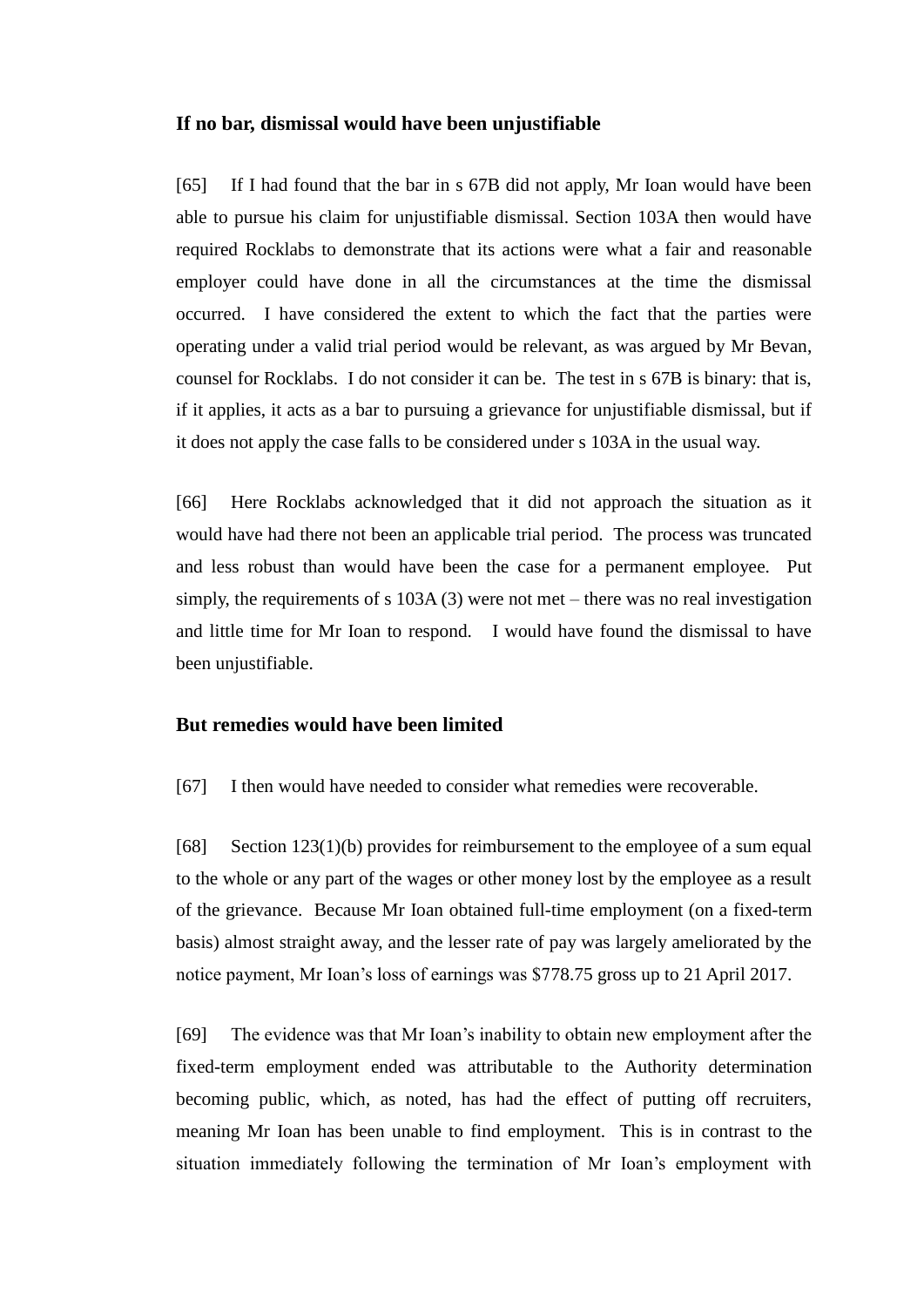Rocklabs when he found suitable employment almost immediately. The apparent reaction to the Authority's determination is very unfortunate but is not attributable to the actions of Rocklabs.

[70] Accordingly, loss of earnings would have been limited to \$778.75.

[71] Mr Ioan also would have been entitled to compensation under s  $123(1)(c)(i)$ for humiliation, loss of dignity, and injury to his feelings. Again, compensation would have reflected the extent to which that was attributable to the unjustifiable actions of Rocklabs. Here the suddenness of the termination, and the lack of process did result in humiliation and injured Mr Ioan's feelings. A modest amount of compensation would have been awarded.

### **Unjustifiable disadvantage grievance not made out**

[72] As noted by the Authority, the statement of problem before it did not include a disadvantage claim. The Authority therefore considered that its determination resolved all issues before it. The omission of the unjustifiable disadvantage grievance from the statement of problem apparently was an inadvertent oversight. In the plaintiff's submissions to the Authority counsel argued that Mr Ioan was unjustifiably disadvantaged in his employment and Mr Ioan seeks to pursue that argument in the Court also. Rocklabs did not challenge Mr Ioan's right to argue the unjustifiable disadvantage claim in the Authority and now abides by the decision of the Court as to whether it will deal with it. In the circumstances, I am prepared to consider the unjustifiable disadvantage claim and now do so.

[73] Mr Ioan's claim for unjustifiable disadvantage is based on the induction checklist. Ms Gilbert, counsel for the plaintiff, submitted that the induction checklist, having been provided with the employment agreement, formed some of the conditions of Mr Ioan's employment. I do not accept that. It is commonplace to have checklists for new employees and while it may be desirable for the parties to work through checklists, they are simply guidance and generally do not create any legal obligations. Here the checklist was provided at the same time as the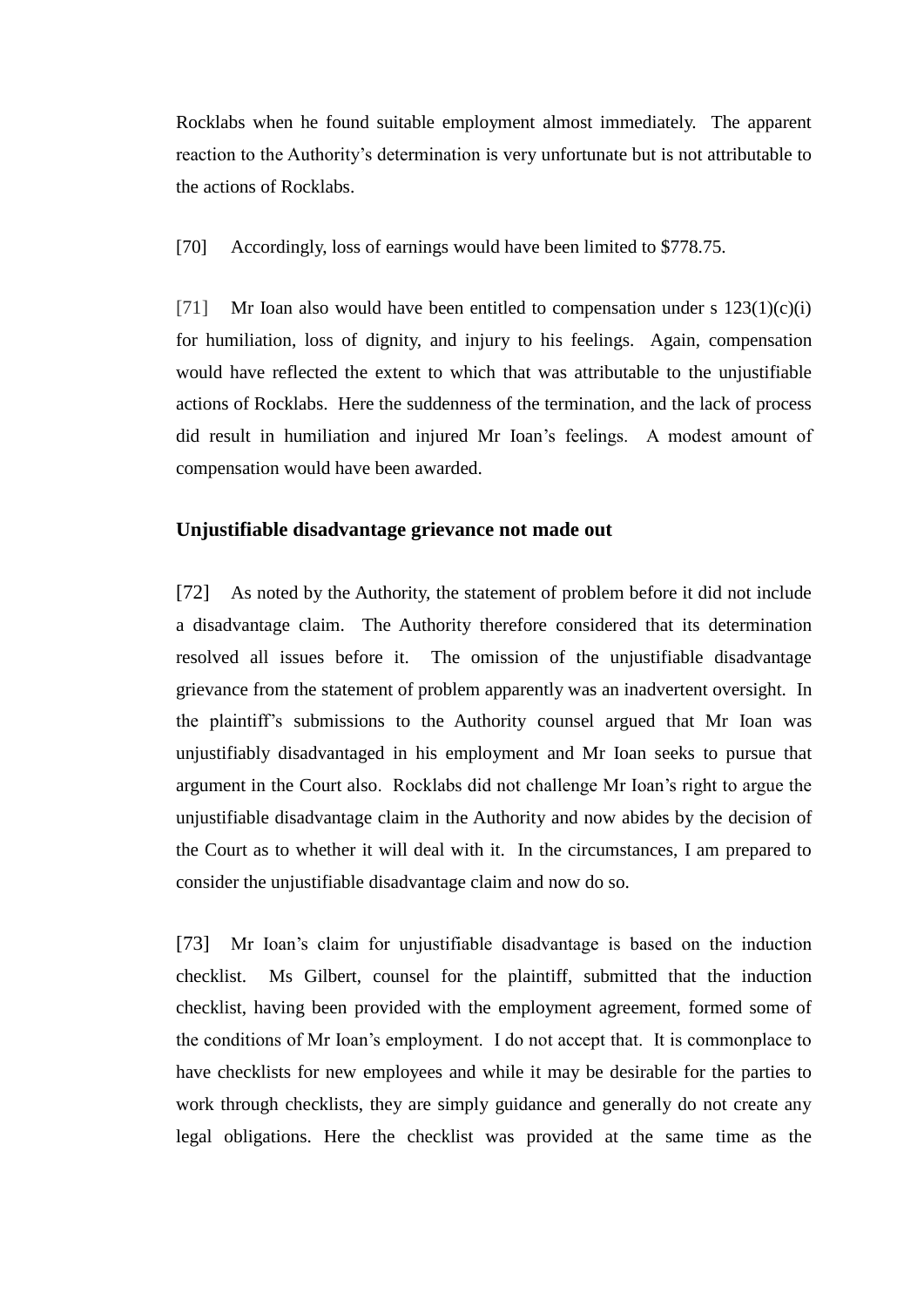employment agreement but I do not consider that this has the effect of incorporating the checklist into the employment agreement.

[74] While the phrase in s  $103(1)(b)$  "conditions of the employment" denotes a broader concept than a simple breach of contract, an employee needs to point to legitimate expectation.

[75] Here the expectation Mr Ioan had was that he would be given a reasonable level of instruction and supported in his role, and these things happened. As noted, while there were no formal weekly meetings there was ongoing communication between Mr Ioan, his "buddy" and his manager. For somebody with Mr Ioan's level of seniority that ought to have been sufficient for the purposes of induction. It was open to Rocklabs to take the approach to induction that it did.

[76] Ms Gilbert also submitted that by not having the weekly meetings envisaged in the induction checklist, Mr Ioan was denied the opportunity to properly understand and to attempt to remedy any perceived shortcomings with his work. She says that this had the result of depriving Mr Ioan of the opportunity to avoid his dismissal.

[77] But it was only after about seven weeks of his employment (and therefore outside the six-week period referred to in the checklist) that concerns started to crystallise. I am not satisfied that had the six weekly meetings occurred, that would have avoided the situation that arose.

[78] For these reasons, I also do not accept that any disadvantage flowed from the lack of meetings.

## **Costs reserved**

[79] Costs are reserved. If costs are sought and cannot be agreed, then Rocklabs may apply for costs within 20 working days from the date of this judgment. Mr Ioan has a further 20 working days within which to respond to that application and then any submissions in reply from Rocklabs are to be filed within a further five working days.